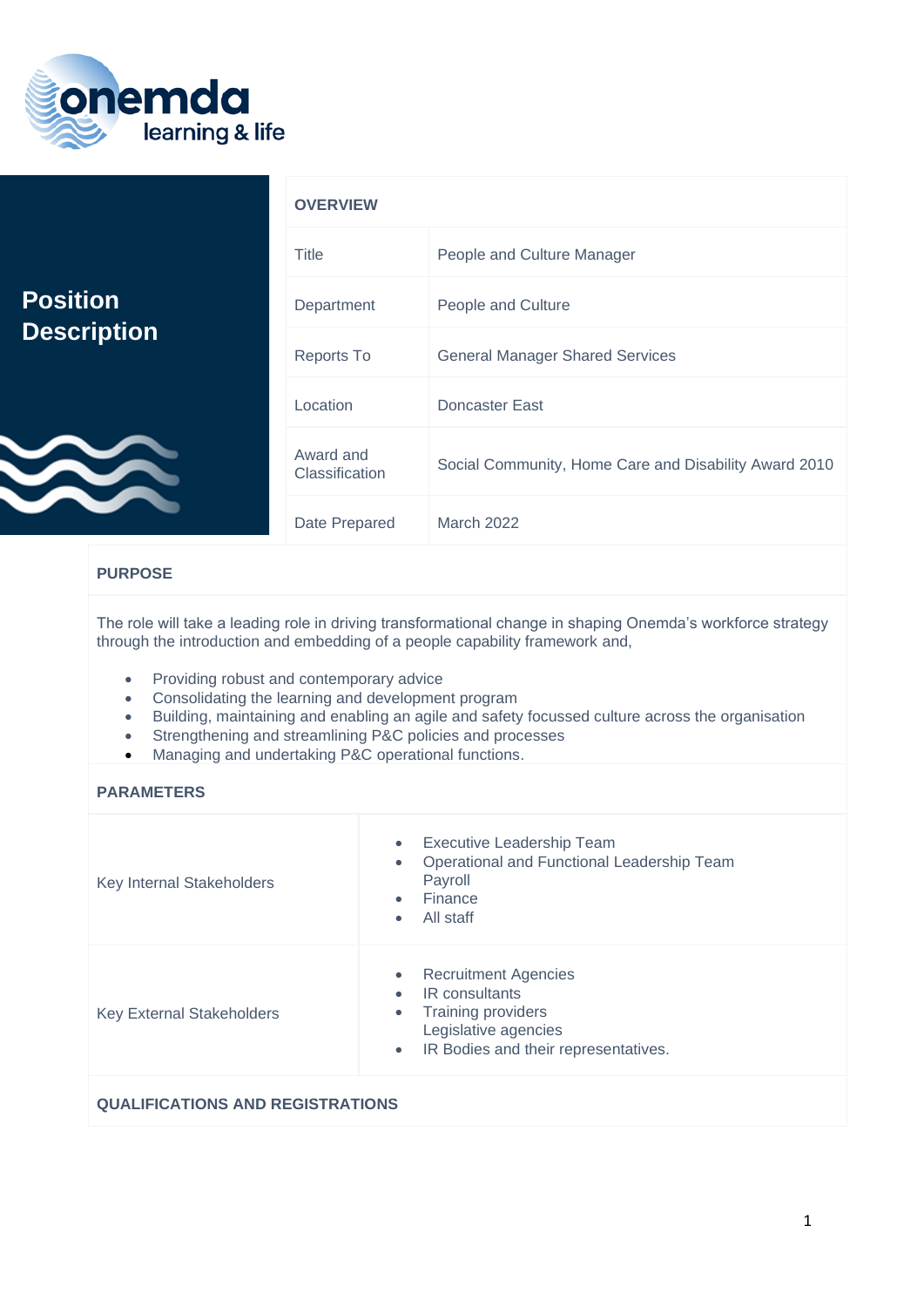

## **Essential**

- Tertiary Qualifications in Human Resources or related business field
- Drivers Licence
- COVID 19 Vaccination

#### **Well Regarded**

- An MBA or post graduate qualification in specialist areas such as employment law, compensation, organisational planning, organization development, employee relations, safety, training, and industrial relations.
- Active affiliation with appropriate Human Resources networks and organizations and
- Ongoing affiliations with leaders in successful companies and organizations that practice effective Human Resources Management

#### **KNOWLEDGE AND EXPERIENCE**

- A minimum of three years of progressive leadership experience in People and Culture positions.
- Demonstrated capability to serve as a knowledgeable resource to the executive management team that provides overall organisational leadership and direction
- Proven track record with leading projects, establishing new operational processes and behaviours through effective change management
- Experience in compiling and analysing employment data to inform decision making in relation to workforce strategic planning
- Knowledge and experience in employment law, compensation, organisational planning, recruitment, organisation development, employee relations, safety, employee engagement and employee development
- Outstanding interpersonal relationship skills with strong collaboration and negotiating ability,
- Experience in creating a culture of engagement, collaboration and teamwork
- Sound engagement skills with experience in managing multiple internal and external stakeholders

## **CORE SKILLS**

#### **Specialist Skills and Knowledge**

- Exceptional written and spoken communication skills with the ability to communicate effectively at Executive level and senior leaders
- Highly motivated as a self-starter with strong commitment to continuous learning
- Energetic, forward-thinking leader with strong ability to multi-task
- Solid understanding of operational aspects of IT with experience in Human Resources Information Systems (HRIS) and a Microsoft Windows environment including skills in the use of reporting tools such as Excel, Google Analytics, and Tableau
- Critical thinking with problem solving and conflict management skills
- Excellent organisational skills with the ability to develop and implement a systemic approach in determining goals, and priorities and in the undertaking of tasks.
- Collaborative, empathic and ethical.

#### **Interpersonal Skills**

- High level of interpersonal and communication skills (both written and verbal), including an ability to represent and negotiate on behalf of the organisation
- Ability to work collaboratively across all areas of the organisation
- Demonstrated ability to communicate effectively with persons with a disability, staff and advocates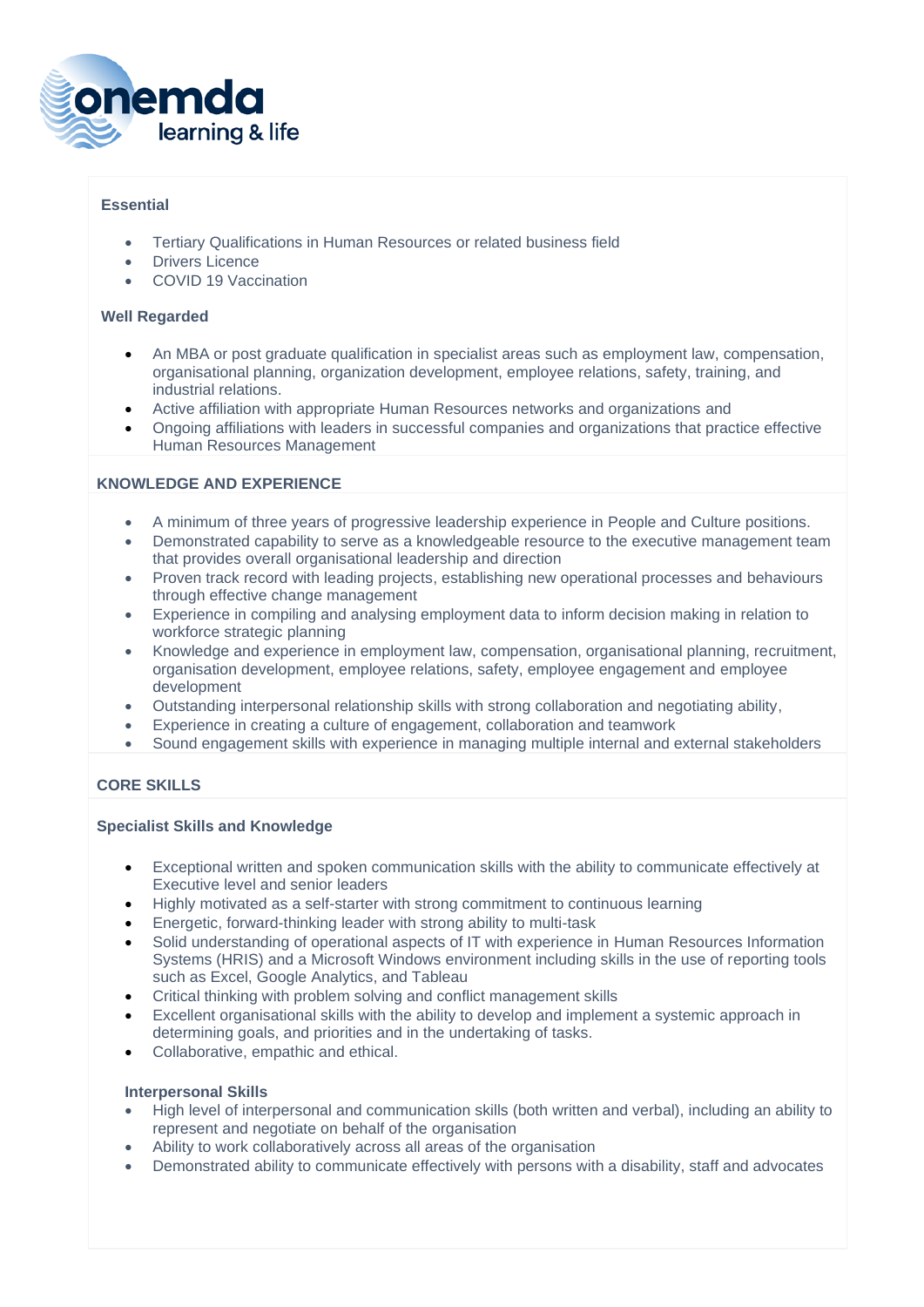

### **MUTUAL COMMITMENTS**

**Equal Opportunity.** Onemda is committed to being an equal opportunity employer, aiming to provide every employee with fair access to all workplace opportunities and benefits. In return, employees will treat each other fairly, without discrimination.

**Diversity.** Onemda welcomes and embraces diversity through providing safe, positive and nurturing environment which celebrates the rich dimensions and contributions of diversity contained within each individual.

**Safety Screening.** An offer of employment cannot be confirmed until the safety screening requirements have been conducted, assessed and clearance has been given.

The safety screening process incorporates the completion of the following:

- Criminal history check (crimcheck.org.au)
- Reference check (including, but not limited to, disciplinary action disclosure, confirmation of qualifications and training and an understanding of appropriate behaviors)
- Disability Worker Exclusion Scheme (DWES) check

**Safeguards**: Vulnerable people have the right to be and feel safe. Onemda has zero tolerance for any form of abuse.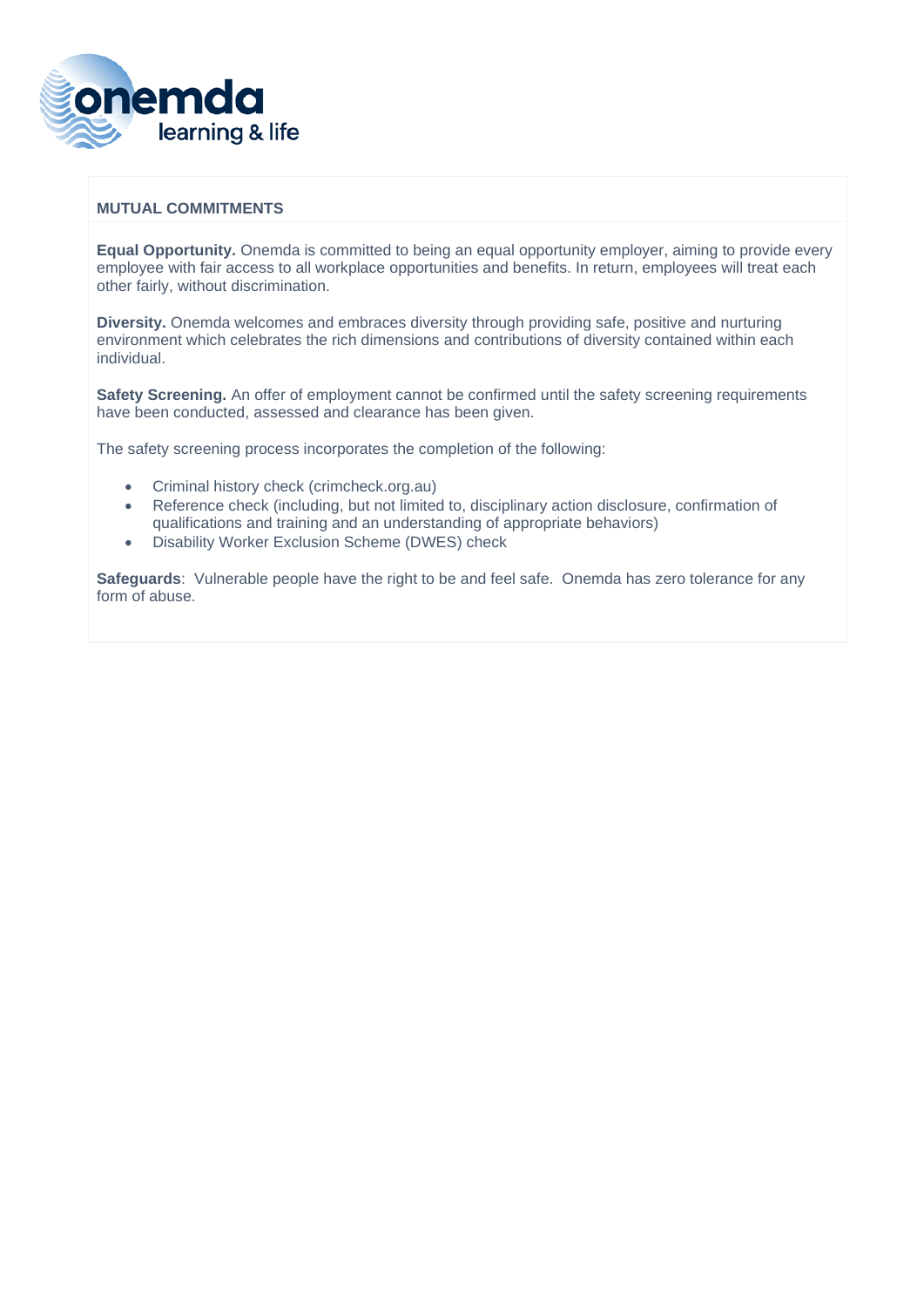

| <b>KEY</b><br><b>PERFORMANCE</b><br><b>AREA</b> | <b>ACTIVITIES AND RESPONSIBILITIES</b>                                                                                                                                                                                                                                                                                                                                                                                                                                                                                                                                                                                                                                                                                                                                                                                                                                                                                                                |
|-------------------------------------------------|-------------------------------------------------------------------------------------------------------------------------------------------------------------------------------------------------------------------------------------------------------------------------------------------------------------------------------------------------------------------------------------------------------------------------------------------------------------------------------------------------------------------------------------------------------------------------------------------------------------------------------------------------------------------------------------------------------------------------------------------------------------------------------------------------------------------------------------------------------------------------------------------------------------------------------------------------------|
| <b>Workforce Strategy</b>                       | Contribute to the development and achievement of Onemda's strategic<br>$\bullet$<br>plan ensuring effective inclusion of key people and culture<br>considerations<br>High level analysis of the broader business environment, key people<br>٠<br>data and trends, and provide expert and informed analysis and strategic<br>advice to ongoing operations<br>Partner with the Executive team enhancing employee relations,<br>$\bullet$<br>organisational development, coaching, leadership and learning and<br>development<br>Build a pipeline of talent and ensure strong succession planning for key<br>$\bullet$<br>positions in the geography term workforce planning strategy that<br>achieves business objectives<br>Guide Executive in the identification of workforce planning needs based<br>$\bullet$<br>upon priorities of Onemda, ensuring that legislative, regulatory and<br>service requirements and organisational objectives are met |
| <b>Trusted Advisor</b>                          | Act as an Advisor to the organisation's leaders ensuring a trusted<br>$\bullet$<br>business partner relationship, by designing and delivering solutions to<br>address people related matters<br>Act as a resource person encouraging accountability and problem<br>$\bullet$<br>solving among staff, as well as fostering collaboration across the<br>organisation<br>Provide expert advice to Executive concerning the interpretation of<br>$\bullet$<br>workplace agreements and other relevant legislation pertaining to<br>industrial relations<br>Provision of coaching and advice to leaders to resolve complex<br>disciplinary and employee grievance matters and assist in the<br>development of appropriate documentation                                                                                                                                                                                                                    |
| Learning and<br>Development                     | In conjunction with Onemda's leaders ensure all learning and<br>development is strategically linked to organisational needs and aligned<br>to performance reviews and business planning processes<br>Drive the establishment of the leadership development framework to<br>$\bullet$<br>maximise leadership capability and embed a coaching culture                                                                                                                                                                                                                                                                                                                                                                                                                                                                                                                                                                                                   |
| <b>Workplace Culture</b>                        | Contribute to the development of robust workplace culture through role<br>modelling Onemda's values and behaviours<br>Build a culture of performance across the organisation with oversight<br>$\bullet$<br>and continued development of the Performance Review and<br>Development framework<br>Design and lead initiatives including research and diagnostics eg.<br>٠<br>annual employee engagement survey and exit interviews, to maximise<br>engagement of employees in building organisational commitment to<br>Onemda's culture<br>Support Onemdas leaders in the development and implementation of<br>organizational initiatives and projects whilst applying change<br>management principles                                                                                                                                                                                                                                                  |
| Policies and<br><b>Processes</b>                | Drive the evaluation and improvement of people operations processes<br>such as employee onboarding and offboarding experience, records                                                                                                                                                                                                                                                                                                                                                                                                                                                                                                                                                                                                                                                                                                                                                                                                                |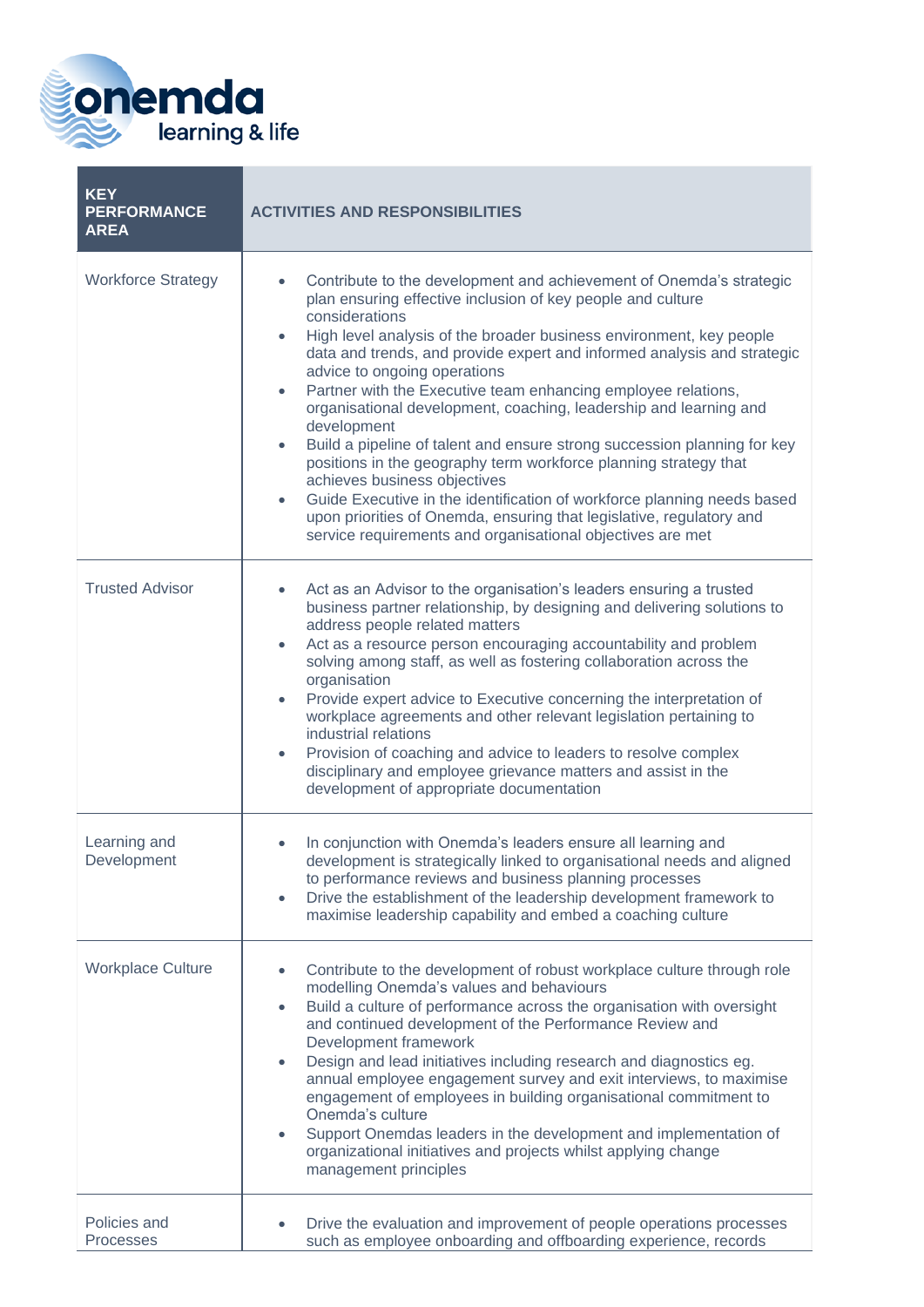

| <b>KEY</b><br><b>PERFORMANCE</b><br><b>AREA</b> | <b>ACTIVITIES AND RESPONSIBILITIES</b>                                                                                                                                                                                                                                                                                                                                                                                                                                                                                                                                                                                                                                                                                                                                                                                                                                                                                             |  |
|-------------------------------------------------|------------------------------------------------------------------------------------------------------------------------------------------------------------------------------------------------------------------------------------------------------------------------------------------------------------------------------------------------------------------------------------------------------------------------------------------------------------------------------------------------------------------------------------------------------------------------------------------------------------------------------------------------------------------------------------------------------------------------------------------------------------------------------------------------------------------------------------------------------------------------------------------------------------------------------------|--|
|                                                 | management, employment contract management and transactional<br>services with a focus on quality and customer service,<br>Design, develop and regularly review workplace policies with a focus on<br>$\bullet$<br>ensuring compliance with federal and state regulatory requirements,<br>improvement of workplace safety and employee productivity.<br>Embed the application of workplace policies and processes through<br>$\bullet$<br>documentation and communication of them via a range of channels                                                                                                                                                                                                                                                                                                                                                                                                                           |  |
| Operational<br><b>Functions</b>                 | Champion the onboarding process, ensuring the process is up to date<br>$\bullet$<br>and of high quality, providing clarity and connection for all employees<br>and their role in relation to Onemda's vision<br>Establish strong relationships with external supplier, fostering trust and<br>$\bullet$<br>promoting collaboration<br>Play a lead role in driving automation of People and Culture processes<br>$\bullet$<br>and increasing self service options for leaders and employees through<br>active participation in Onemda's IT Strategy<br>Manage the talent acquisition process which may include recruitment,<br>$\bullet$<br>interviewing, and hiring of qualified job applicants<br>Manage the administration of any workers compensation claims and<br>$\bullet$<br>return to work coordination for any staff returning after extended leave<br>Other activities and projects as reasonably directed.<br>$\bullet$ |  |
| Compliance and<br>Legislative<br>Frameworks     | Have a thorough understanding of all relevant compliance and<br>$\bullet$<br>legislative frameworks.<br>Embed Onemda's compliance and legislative frameworks into practice.<br>$\bullet$                                                                                                                                                                                                                                                                                                                                                                                                                                                                                                                                                                                                                                                                                                                                           |  |
| General Areas of<br>Responsibility              | Monthly management reporting.<br>۰<br>Collaborate with other service leaders and promote continuous<br>$\bullet$<br>improvement<br>Ensure programs are structured to maximise the achievement of<br>$\bullet$<br>participant outcomes.<br>Track and analyse all aspects of service delivery and seek to align to<br>$\bullet$<br>best practice, ensuring consistency across campuses.<br>Promote an environment focused on innovation, quality, responsiveness<br>$\bullet$<br>and best practice<br>Attend to other duties as reasonably directed<br>۰                                                                                                                                                                                                                                                                                                                                                                             |  |
| Culture                                         | Consistently demonstrate the Onemda Values - leadership,<br>development, respect, welcoming, caring and supportive.<br>Ensure Onemda's service provision is in accordance with the principles<br>$\bullet$<br>of social justice and with respect for the dignity and human rights of all<br>persons.<br>Uphold the positive culture of Onemda and identify and address any<br>$\bullet$<br>risks to the reputation, caring culture and ethical standing of the<br>organisation.<br>Adhere to the principles of The Victorian Charter of Human Rights 2006.<br>$\bullet$                                                                                                                                                                                                                                                                                                                                                            |  |